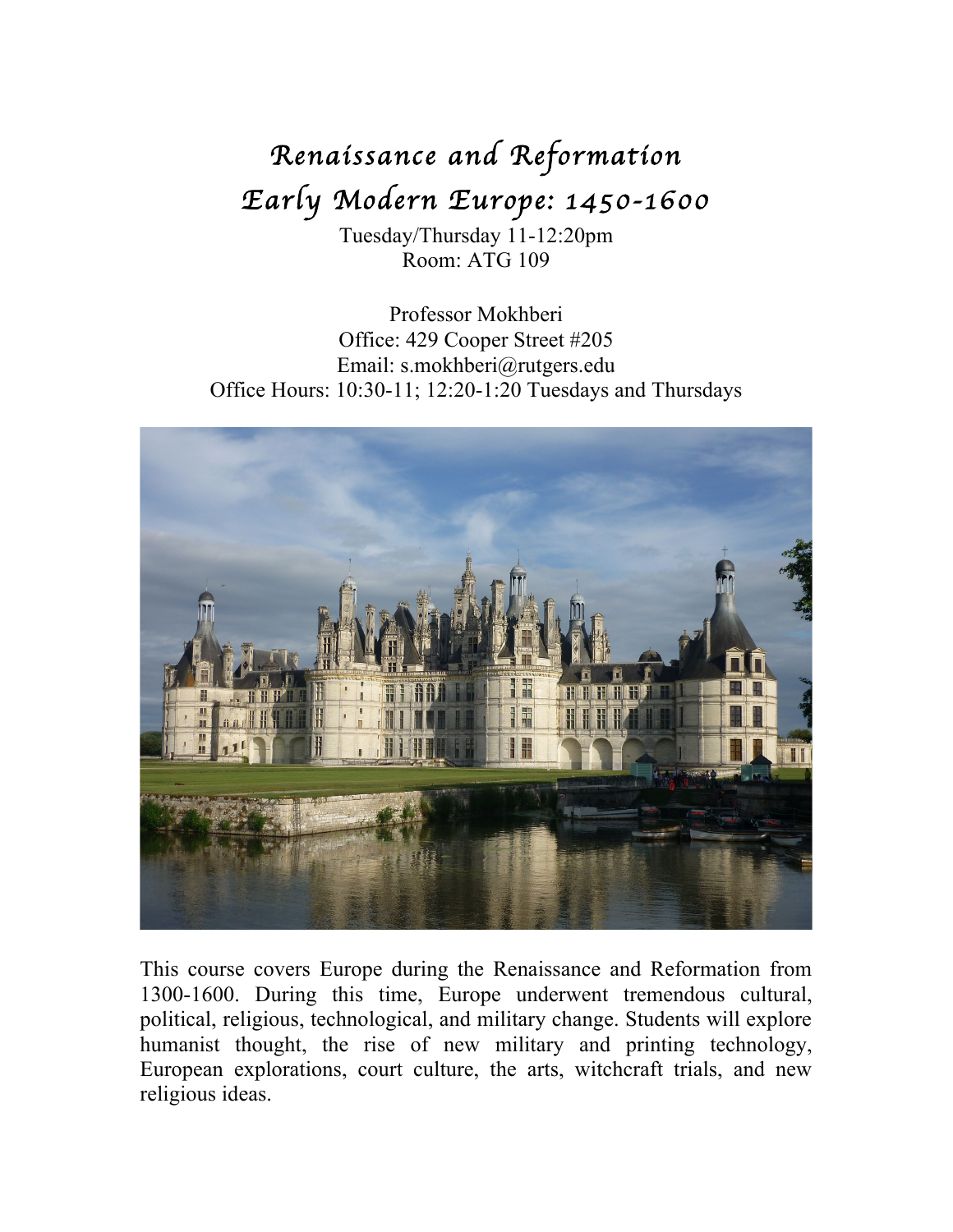COURSE REQUIREMENTS: **Midterm Exam**: 20% **Paper 1**\*: 20% **Paper 2**\*: 25% **Final Exam**: 25% (There are NO MAKEUP EXAMS for the midterm or final.)

**Attendance**: 10% (You are allowed TWO absences. I do not need to know why you are absent. After two absences, your attendance grade will drop. **\*** Each paper will be 4-pages in length. There will be a total of FOUR topic choices and you MUST choose TWO. One of your papers must be written prior to the midterm. NO LATE PAPERS ACCEPTED.

READING: The four books that are for purchase at the bookstore are listed below. Shorter readings will be posted online. You must do all the reading to do well on the exams and the papers.

## TEXTBOOKS FOR PURCHASE:

Erasmus, *In Praise of Folly* Castiglione, *The Book of the Courtier* Machiavelli, *The Prince* Thomas More, *Utopia The Foundations of Early Modern Europe* by Eugene Rice Jr. and Anthony Grafton

NOTE: All other Readings will be posted online.

ETIQUETTE: Please come on time, silence cell phones, and refrain from surfing the Internet during class. It is your responsibility to obtain any missing notes from a fellow student. Feel free to email me with a respectful, formal email and I will try my best to reply as promptly as possible.

PLAGIARISM will be taken very seriously and will be reported. Feel free to discuss the course material and your paper ideas with other students but you can only hand in your own individual work.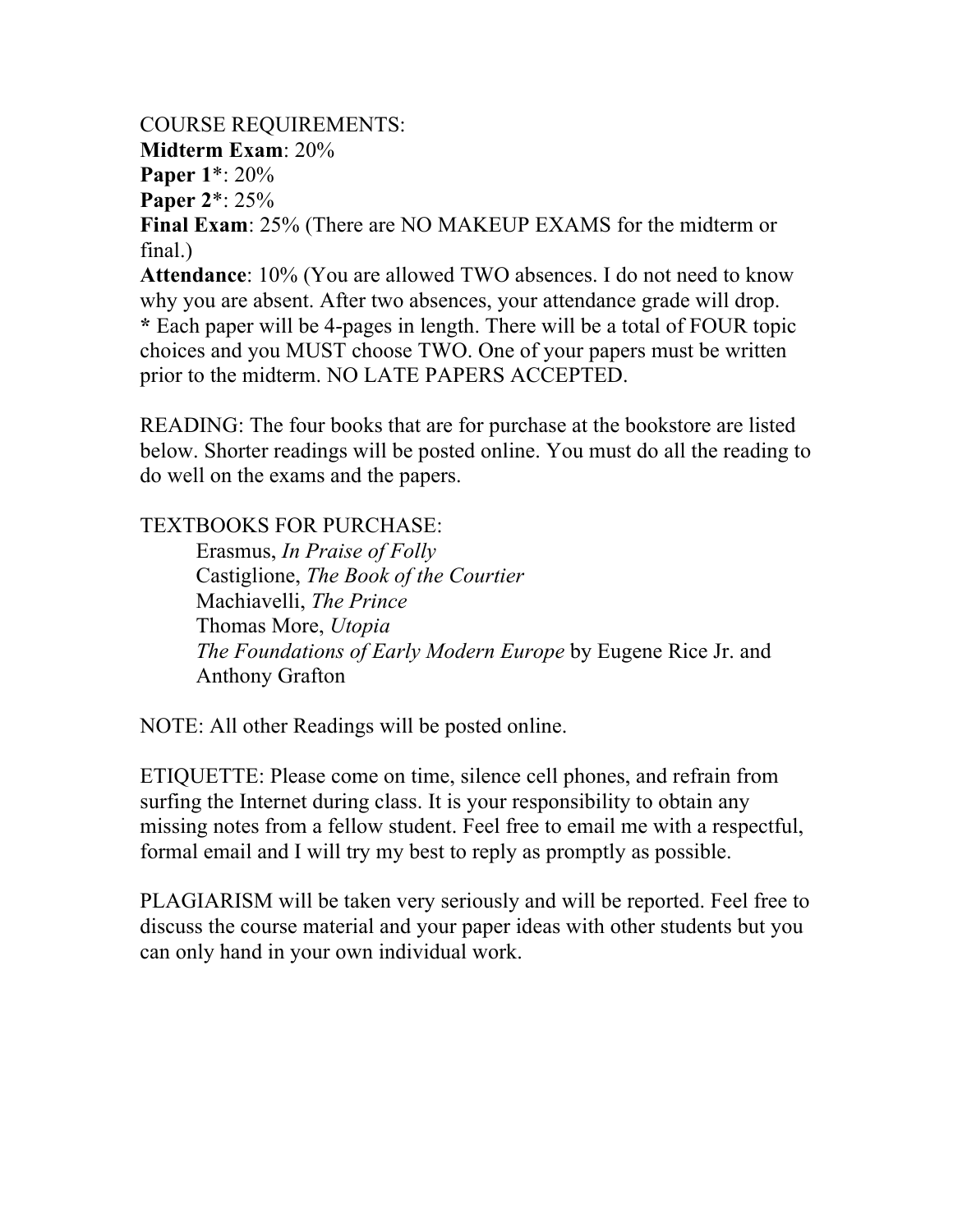## **Week 1**

Sept. 6: Life in the  $16<sup>th</sup>$  Century

Sept. 8: The Plague and New Luxuries

Read: Selections from Rabelais, *Pantagruel* and *Gargantua* and Selections from Leon Battista Alberti's *The Family in Renaissance Florence*

## **Week 2**

Sept. 13: Carnival

Sept. 15: Technology: Printing Press and the New Warfare

Read: Erasmus, In Praise of Folly The Foundations of Early Modern Europe, 1-18

## **Week 3**

Sept: 20: Renaissance Humanism Sept: 22: European Economic Expansion Read: The Foundations of Early Modern Europe, 77-90

## **Week 4**

Sept 27: Origins of Modern Science Sept 29: Voyages of Exploration

Read: Vasco de Gama's *Round Africa to India*; Copernicus, Selection *From the Revolutions of the Heavenly Bodies*; Montaigne's *On the Cannibals* The Foundations of Early Modern Europe, 18-44

## **\*Paper Due Sept. 29: The Praise of Folly\***

## **Week 5**

Oct. 4: Renaissance Courts and Manners

Oct. 6: Renaissance Art

Read: Selections from Castiglione, Book of the Courtier The Foundations of Early Modern Europe, 90-104

## **Week 6**

Oct. 11: Patrons and Artists

Oct. 13: Formation of the Early Modern State

Read: Selections from Georgio Vasari's *Lives of the Artists* The Foundations of Early Modern Europe, 110-124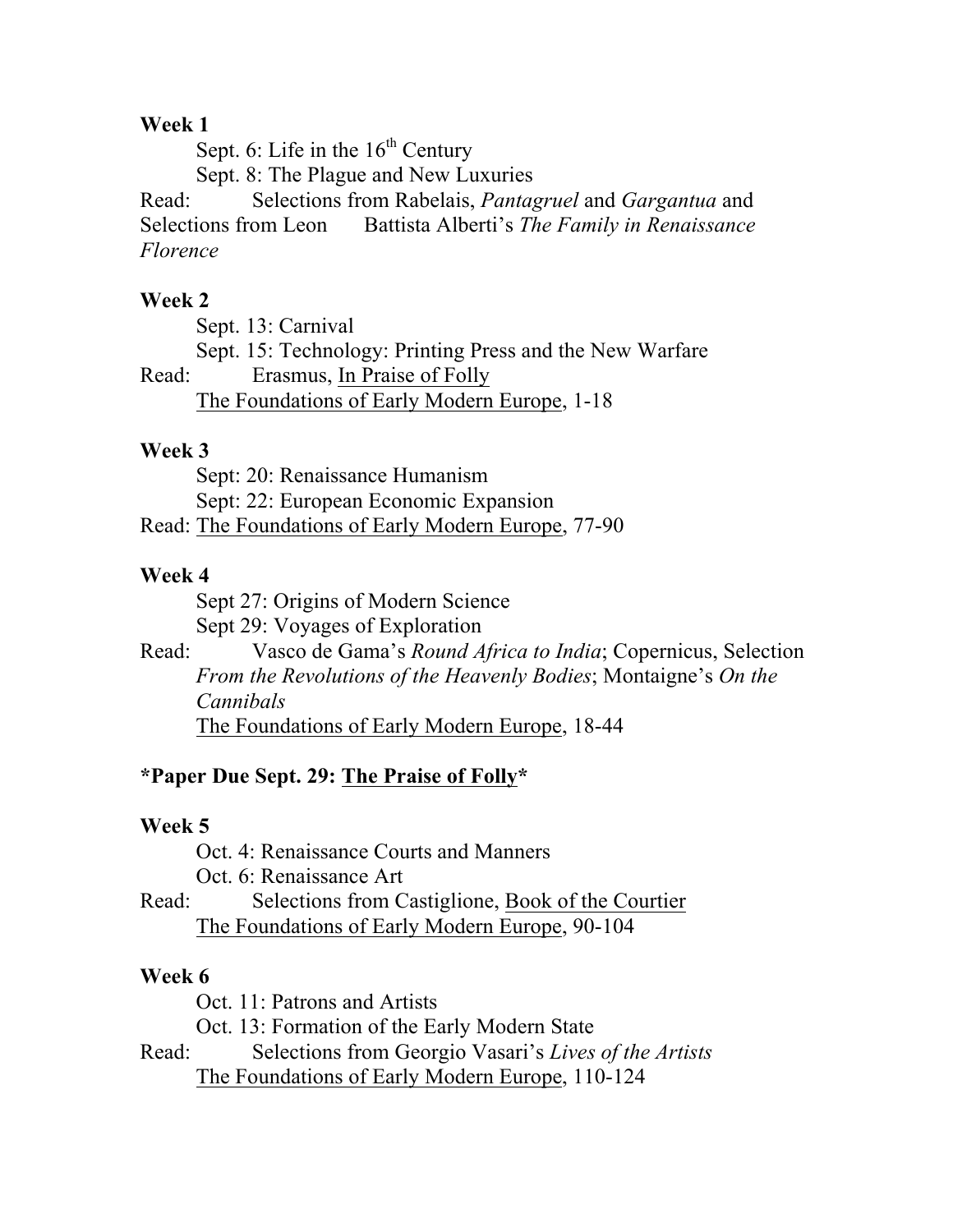#### **Week 7**

Oct. 18: Italian State System, International Rivalry Oct. 20: The Ottoman Empire Read: The Foundations of Early Modern Europe, 124-140

## **\* Paper Due Oct. 18 Book of the Courtier \***

#### **Week 8**

Oct. 25: **Midterm Exam** Oct. 27: The Prince and the State: Theories of Sovereignty Read: Machiavelli, The Prince The Foundations of Early Modern Europe, 140-145

#### **Week 9**

Nov. 1: German Reformation Part I Nov. 3: German Reformation Part II Read: The Foundations of Early Modern Europe, 146-161

#### **Week 10**

Nov. 8: German Reformation Part III Nov. 10: John Calvin and Zwingli

Read: Martin Luther excerpt and John Calvin excerpt The Foundations of Early Modern Europe, 161-169

#### **\* Paper Due Nov. 8 The Prince \***

#### **Week 11**

Nov. 15: Catholic Reformation and the Jesuits

Nov. 17: English Reformation

Read: Thomas More, Utopia The Foundations of Early Modern Europe, 169-177; 200-202

#### **Week 12**

Nov. 22: "A Man For All Seasons" Nov. 24: Thanksgiving

Read: The Massacre of Saint Bartholomew's Day

#### **Week 13**

Nov. 29: French Wars of Religion